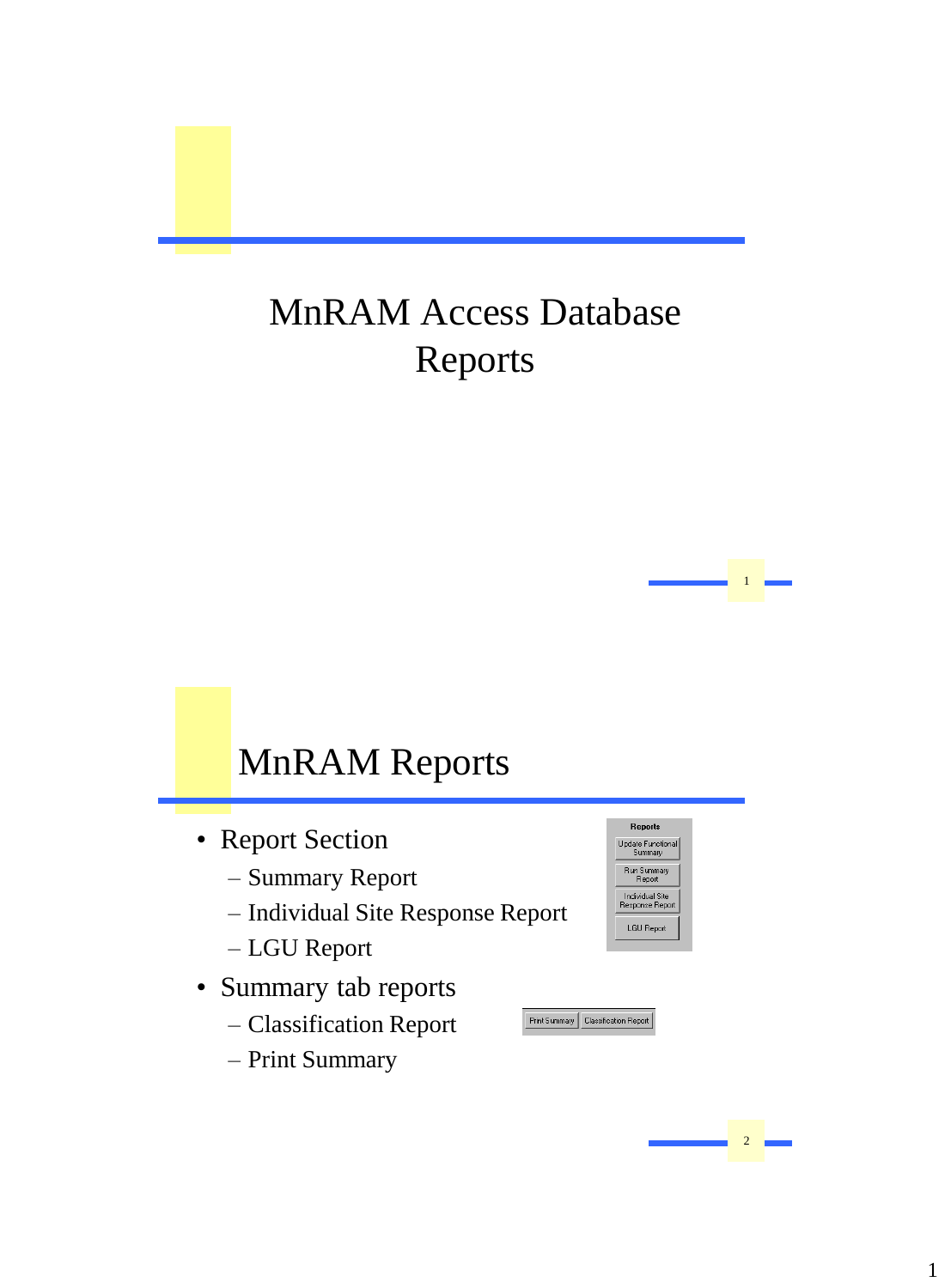Refresh Values | Print Summary | Classification Report |

#### MnRAM Report Overview

Because MnRAM has evolved over the years in response to user requests, data reporting has some quirks.

Some reports work best on-screen. Others are formatted for printing. There are two different locations for running out different reports.

If you have technical expertise and want to format a unique report with your data, you can use the Export Data feature with other software to pull the data you want into a new external document.



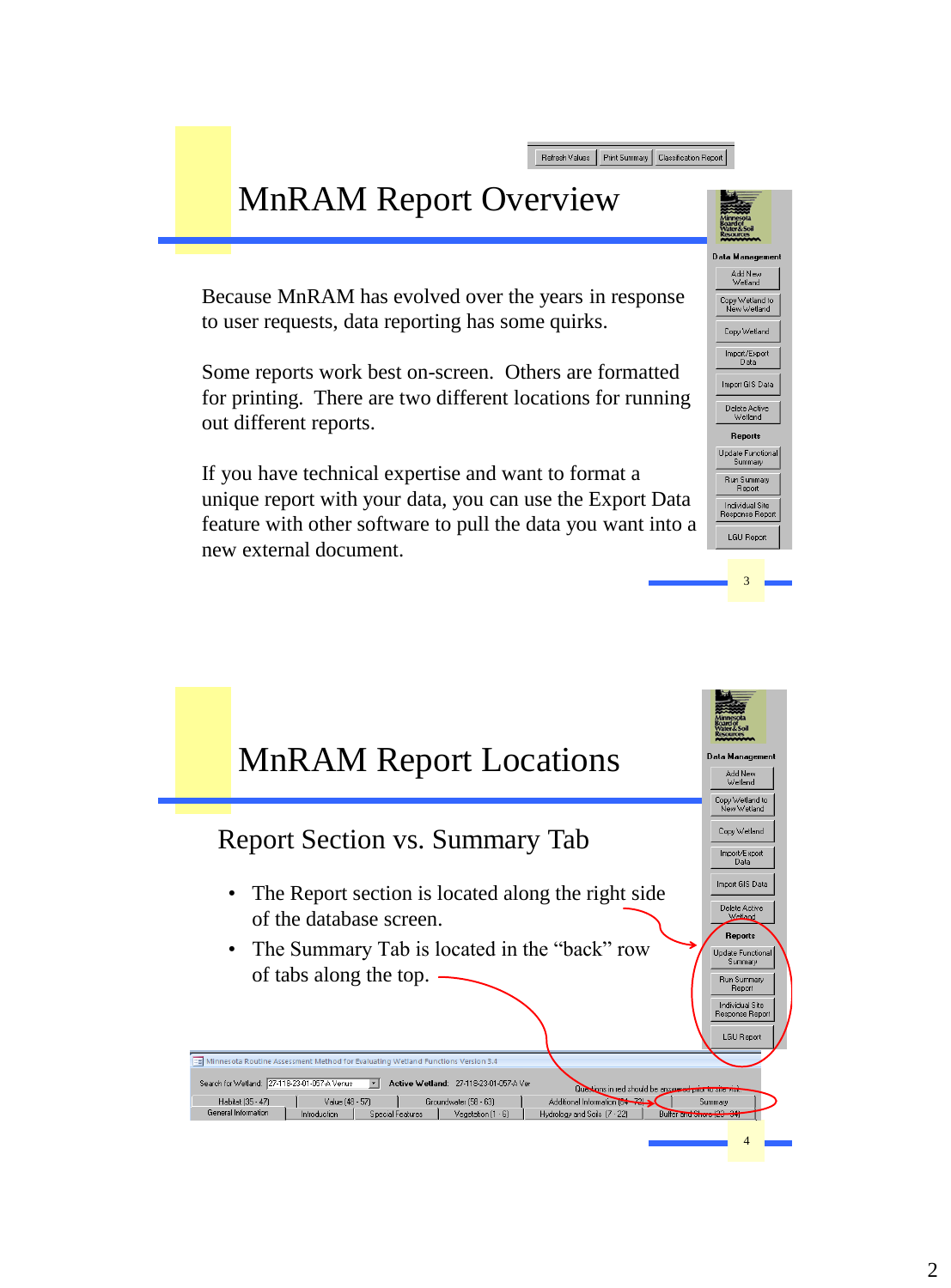#### Report Section







Zoom



#### Wetland Community and Hydrology Summary **City Of Long Lake** Minnehaha Creek Watershed District

|                 |                     | <b>Wetland Size</b> |             | <b>Wetland Type</b> | Plant                                            | <b>Hydrologic</b> | Topographic    |
|-----------------|---------------------|---------------------|-------------|---------------------|--------------------------------------------------|-------------------|----------------|
| Wetland ID      | <b>Subwatershed</b> | (acres)             | Cowardin    | <b>Creular39</b>    | Community                                        | <b>Setting</b>    | <b>Setting</b> |
| D-117-23-03-044 | Lake Minnetonka     | 33.916              | PEMB. PFO1A | Type 2. Type 7      | Fresh (Wet) Meadow, Floodplain<br>Forest         | Floodplain        | Flowthrough    |
| D-118-23-33-002 | Long Lake Creek     | 8.038               | PE MC       | Type 3              | Deep Marsh                                       | Depressional      | Flowthrough    |
| D-118-23-34-008 | Long Lake Creek     | 0.696               | PEMC, PFO1A | Type 3, Type 1      | Shallow Marsh, Floodplain Forest                 | Depressional      | Tributarv      |
| D-118-23-34-009 | Long Lake Creek     | 0.509               | PUBF, PEMC  | Type 4, Type 3      | Deep Marsh, Shallow Marsh                        | Depressional      | Tributary      |
| D-118-23-34-012 | Lake Minnetonka     | 3.969               | pfob, PEMB  | Type 7, Type 2      | Hardwood Swamp, Fresh (Wet)<br>Meadow            | Depressional      | Flowthrough    |
| D-118-23-34-015 | Lake Minnetonka     | 1.392               | PFO1A PUBG  | Type 1, Type 4      | Floodplain Forest, Fresh (Wet)<br>Meadow         | Depressional      | Tributary      |
| D-118-23-34-016 | Long Lake Creek     | 0.563               | PE MC       | Type 3              | ShallowMarsh                                     | Depressional      | Tributary      |
| D-118-23-34-017 | Long Lake Creek     | 146                 | PE MC       | Type 3              | Shallnwivlarsh                                   | Depressional      | Tributary      |
| D-118-23-34-018 | Long Lake Creek     | 0.485               | PUBH, PEMC  | Type 5, Type 3      | Shallow, Open Water Communities.<br>ShallowMarsh | Depressional      | Tributary      |
| D-118-23-34-019 | Long Lake Creek     | 1.554               | PUBH, PEMC  | Type 5, Type 3      | Shallow, Open Water Communities,<br>ShallowMarsh | Depressional      | Flowthrough    |
| D-118-23-34-020 | Long Lake Creek     | 1.186               | PEMC        | Type 3              | ShallowMarsh                                     | Lacustrine Fringe | Isolated       |
| D-118-23-35-002 | Long Lake Creek     | 0                   | PEMC, PFO1C | Type 2, Type 7      | Fresh (Wet) Meadow                               | Lacustrine Fringe | Shoreland      |
| D-118-23-35-006 | Long Lake Creek     | £ 484               | PLIBH       | Type 5              | Shallow, Open Water Communities                  | Depressional      | Isolated       |
|                 |                     |                     |             |                     |                                                  |                   |                |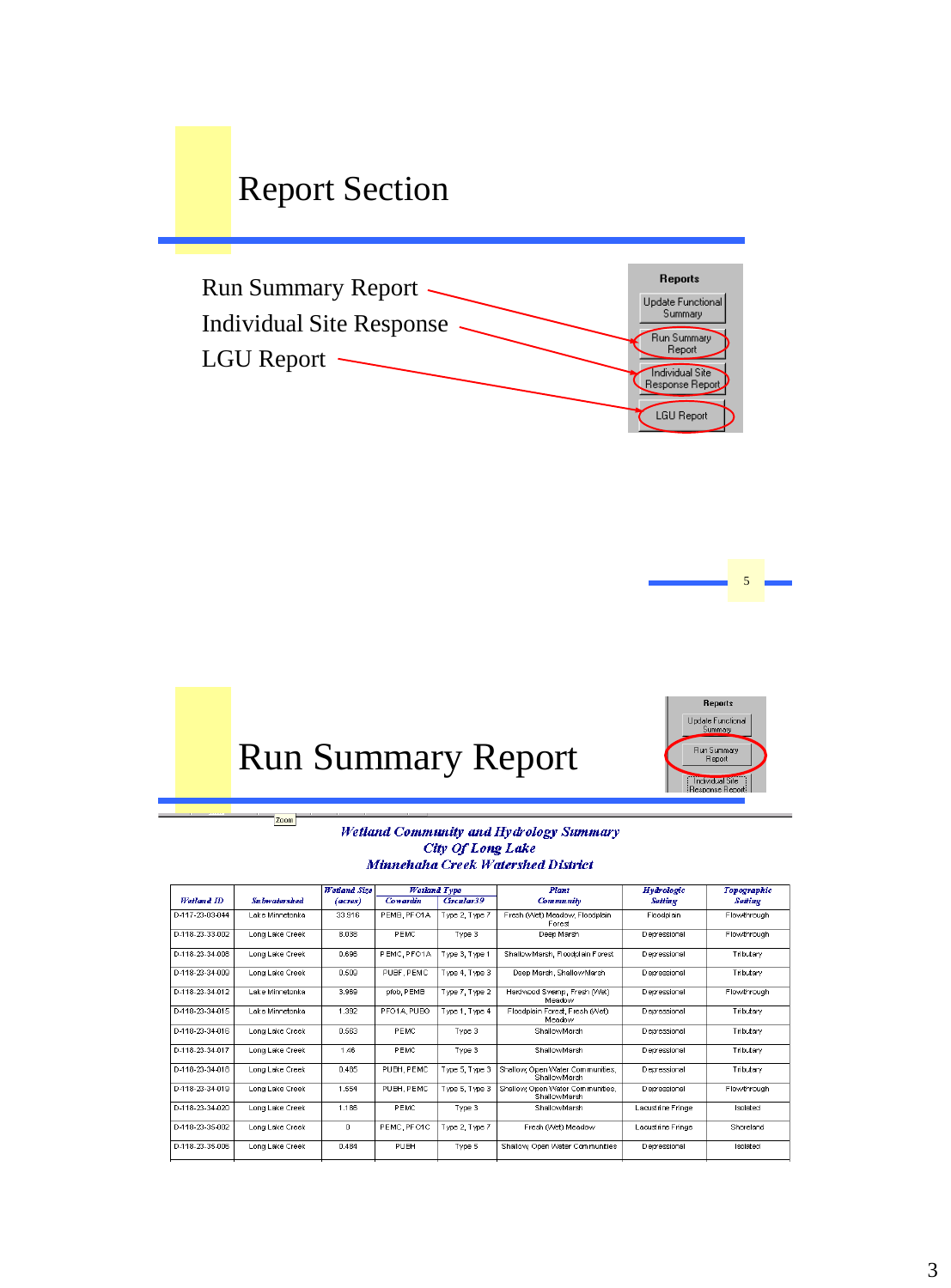#### Individual Site Response Summary



#### LGU Report/Site Assessment

|                  |        | Wetland Type Plant Community | <b>Dominant Species</b> | <b>Percent Cover</b> |
|------------------|--------|------------------------------|-------------------------|----------------------|
| PEM <sub>1</sub> | Type 3 | <b>Shallow Marsh</b>         |                         |                      |
|                  |        |                              | Lesser duckweed         | $>10-25%$            |
|                  |        |                              | Hybrid cattail          | $>10-25%$            |
|                  |        |                              | Broad-leaved cattail    | $>10-25%$            |
| PEM <sub>1</sub> | Type 2 | <b>Sedge Meadow</b>          |                         |                      |
|                  |        |                              | Soft stem bulrush       | $>10-25%$            |
|                  |        |                              | Sandbar willow          | $>10-25%$            |
|                  |        |                              | Riddell's goldenrod     | $>10-25%$            |
|                  |        |                              | Reed canary grass       | $>10-25%$            |
|                  |        |                              | Lake sedge              | $>25 - 50%$          |

 $\sqrt{\frac{\sum_{k=1}^{n} \sum_{k=1}^{n} \sum_{k=1}^{n} \sum_{k=1}^{n} \sum_{k=1}^{n} \sum_{k=1}^{n} \sum_{k=1}^{n} \sum_{k=1}^{n} \sum_{k=1}^{n} \sum_{k=1}^{n} \sum_{k=1}^{n} \sum_{k=1}^{n} \sum_{k=1}^{n} \sum_{k=1}^{n} \sum_{k=1}^{n} \sum_{k=1}^{n} \sum_{k=1}^{n} \sum_{k=1}^{n} \sum_{k=1}^{n} \sum_{k=1}^{n} \sum_{k=1}^{n} \sum_{k=1$  $\frac{d}{dx}$  music  $\frac{d}{dx}$  and  $\frac{d}{dx}$  are  $\frac{d}{dx}$  and  $\frac{d}{dx}$  are  $\frac{d}{dx}$  and  $\frac{d}{dx}$  are  $\frac{d}{dx}$  and  $\frac{d}{dx}$  are  $\frac{d}{dx}$  are  $\frac{d}{dx}$  and  $\frac{d}{dx}$  are  $\frac{d}{dx}$  are  $\frac{d}{dx}$  and  $\frac{d}{dx}$  are  $\frac{d}{dx}$ 39 classifications chosen by the reviewer.  $\begin{array}{c} \begin{array}{c} \end{array}$ guide reviewers who lack out of the reviewers who lack out of the reviewers who lack out of the reviewers who l The last page gives a detailed listing of the  $\frac{1}{2}$  dominant species listed for each vegetative community, along with the Cowardin and Circular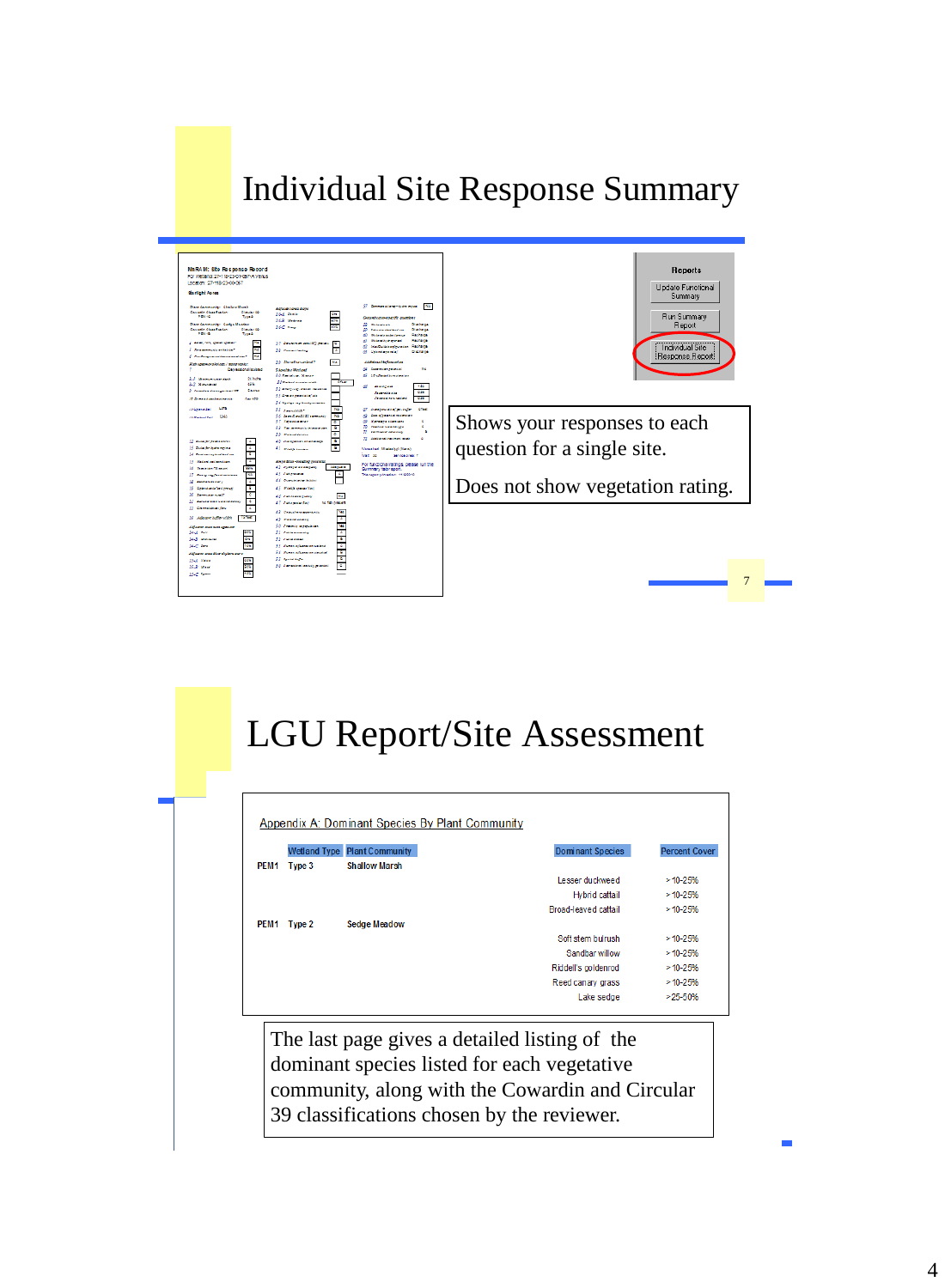#### Summary Tab

| General Information<br>Habitat (35 - 47)                                                                            | Introduction<br>Value (48 - 57) | <b>Special Features</b>                     | Vegetation (1 - 6)<br>Groundwater (58 - 63)     |                                    | Hudrology and Soils (7 - 22)<br>Additional Information (64 - 72) | Buffer and Shore (23 - 34) | Summary |
|---------------------------------------------------------------------------------------------------------------------|---------------------------------|---------------------------------------------|-------------------------------------------------|------------------------------------|------------------------------------------------------------------|----------------------------|---------|
| $\overline{\mathbf{V}}$ Complete                                                                                    |                                 |                                             |                                                 |                                    | Refresh Values                                                   | Print Summary              |         |
| <b>Vegetative Diversity</b>                                                                                         | 3a.<br>Proportion<br>of Wetland | $3b$ .<br>Individual<br>Community<br>Scores | 3c.<br><b>Highest</b><br>Rated<br>Community     | 3d.<br>Non-<br>Weighted<br>Average | $\overline{\mathbf{?}}$<br>$36$ .<br>Weighted<br>Average         |                            |         |
| Community #1<br>Community #2<br>Community #3<br>Community #4                                                        |                                 |                                             | This is the last tab in the database, where you |                                    |                                                                  |                            |         |
| Community #5<br><b>Community #6</b><br><b>Community #7</b><br><b>Overall Wetland</b><br><b>Vegetative Diversity</b> | that particular wetland.        |                                             |                                                 | 0.37<br>Moderate                   | 0.26<br>Low                                                      |                            |         |
| <b>Maintenance of</b><br><b>Hydrologic Regime</b>                                                                   | 0.65                            | Moderate                                    |                                                 |                                    |                                                                  |                            |         |
| <b>Flood/Stornwater</b><br>/Attenuation                                                                             | 0.77                            | High                                        |                                                 |                                    |                                                                  |                            |         |

#### Summary Tab Reports

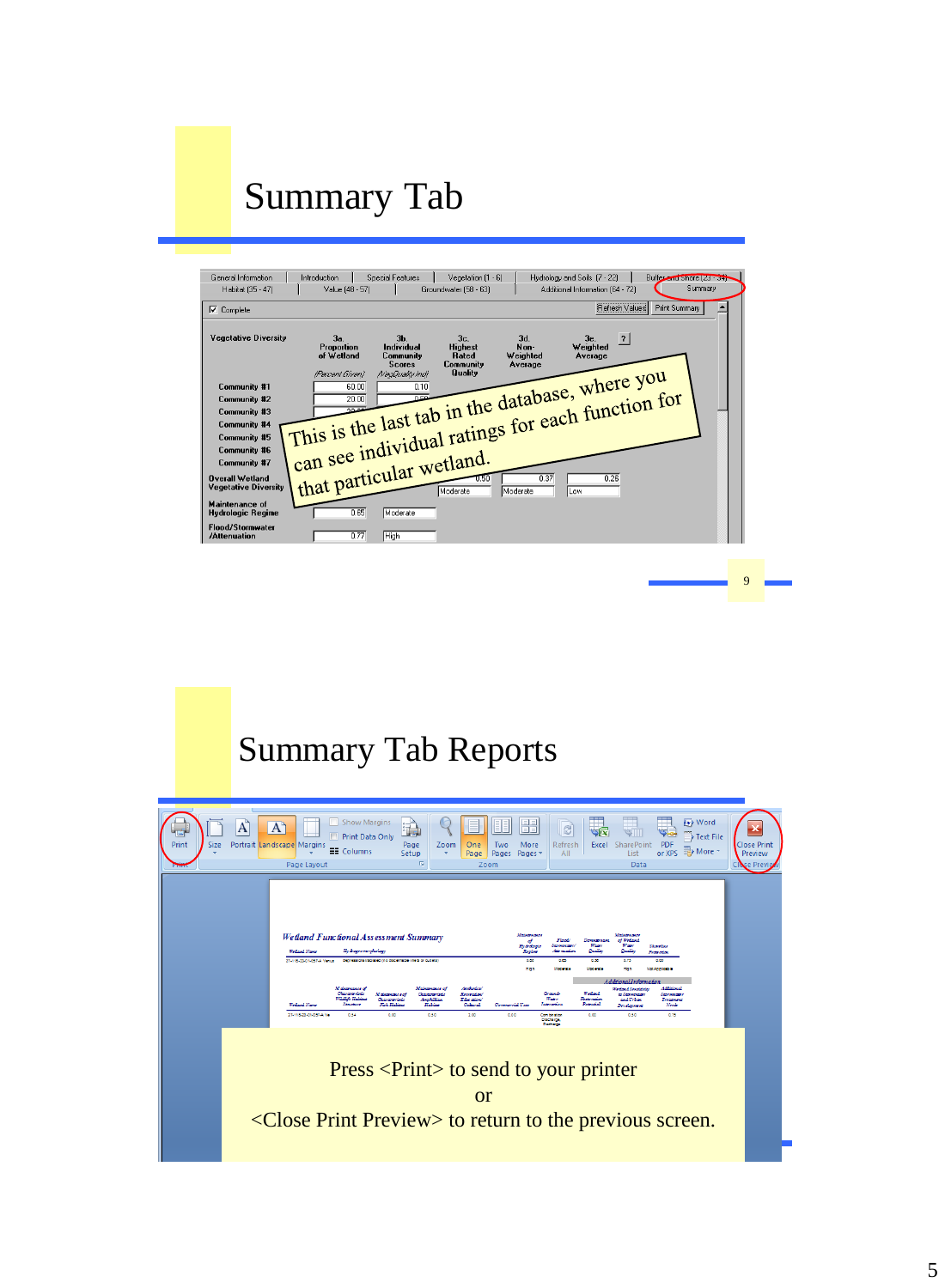#### Summary Report (on Summary tab)

Wetland Functional Assessment Summary (from previous slide)

- A complete summary of the wetland
- Numeric and text ratings of all functions.
- Vegetative communities, with ratings.



# Other Summary Tab Reports

• Classification Report is a print-formatted summary of Management Classification.

| Search for Wetland: Gummops                                               | $\bullet$                       | Active Wetland: Gummops                     |                       |                                    |                                       | Questions in red should be answered prior to site visit. |
|---------------------------------------------------------------------------|---------------------------------|---------------------------------------------|-----------------------|------------------------------------|---------------------------------------|----------------------------------------------------------|
| General Information                                                       | Introduction                    | <b>Special Features</b>                     | Vegetation $[1 - 6]$  |                                    | Hydrology and Soils (7 - 22)          | Buffer and Shore (23 - 34)                               |
| Habitat (35 - 47)                                                         | Value (48 - 57)                 |                                             | Groundwater (58 - 63) |                                    | Additional Information (64 - 72)      | Summary                                                  |
| $\nabla$ Complete                                                         |                                 |                                             |                       |                                    | <b>Refresh Values</b><br>Print Summar | <b>Classification Report</b>                             |
| MnRAM Summary Results   MC - Standard Results   MC - Adjustable Flowchart |                                 |                                             |                       |                                    |                                       |                                                          |
|                                                                           |                                 |                                             |                       |                                    |                                       |                                                          |
| <b>Vegetative Diversity</b>                                               | 3a.<br>Proportion<br>of Wetland | $3b$ .<br>Individual<br>Community<br>Scores |                       | 3d.<br>Non-<br>Weichted<br>Average | $36$ .<br>Weighted<br>Average         |                                                          |
|                                                                           | (Pencent Given)                 | NedQuality Indi                             | Quality               |                                    |                                       |                                                          |
| Community #1                                                              | 20.00                           | 0.50                                        |                       |                                    |                                       |                                                          |
| Community #2                                                              | 60.00                           | 0.10                                        |                       |                                    |                                       |                                                          |
|                                                                           |                                 |                                             |                       |                                    |                                       |                                                          |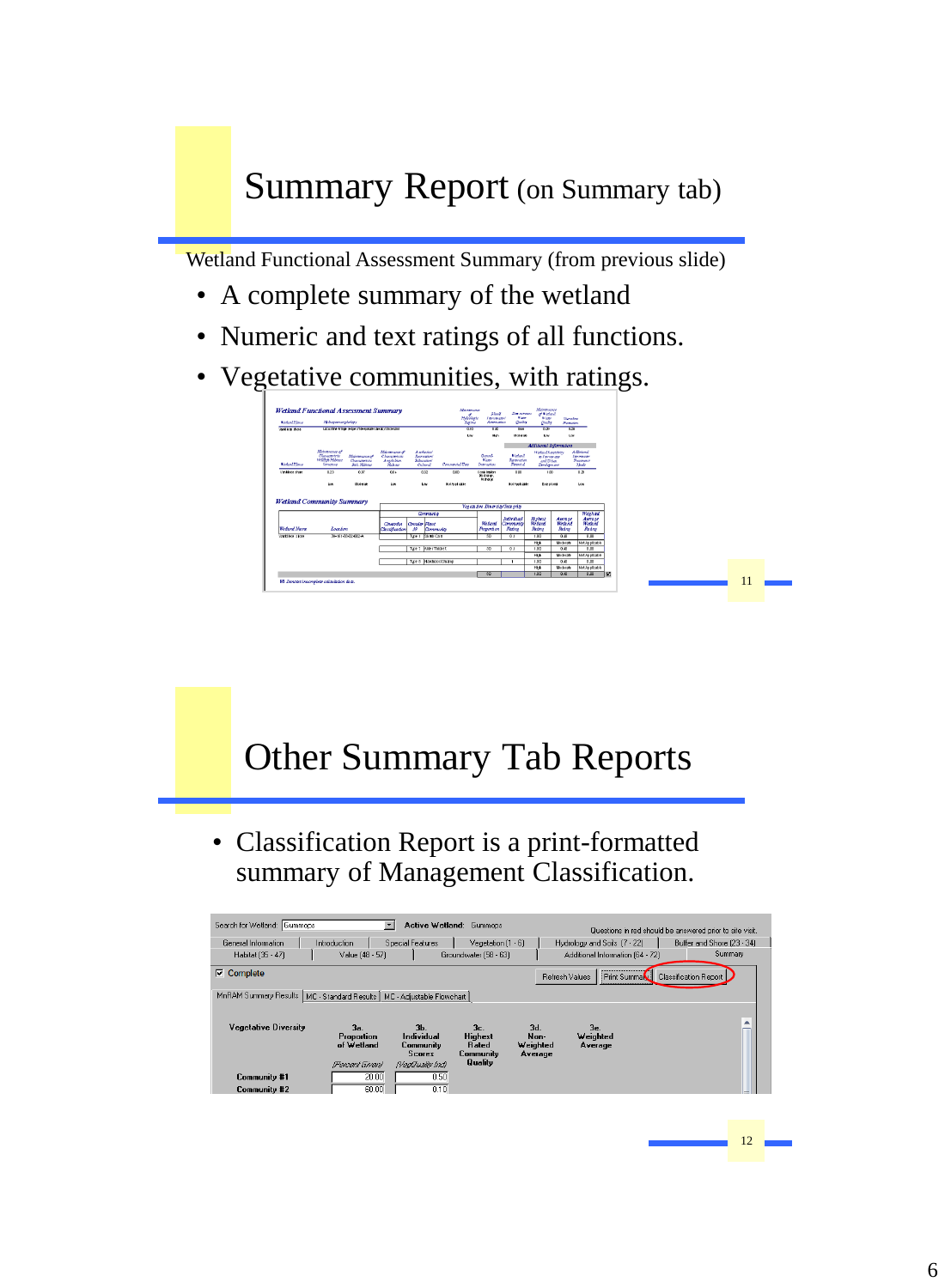## Summary Tab Reports, cont.

#### MANAGEMENT CLASSIFICATION (MC)

- MC-Standard Results
- MC-Adjustable Flowchart



# MC-Standard Results



It shows the function that causes the wetland to fall into the protection standard, the formula for that function and the questions that go into the formula, and the values for each of those questions.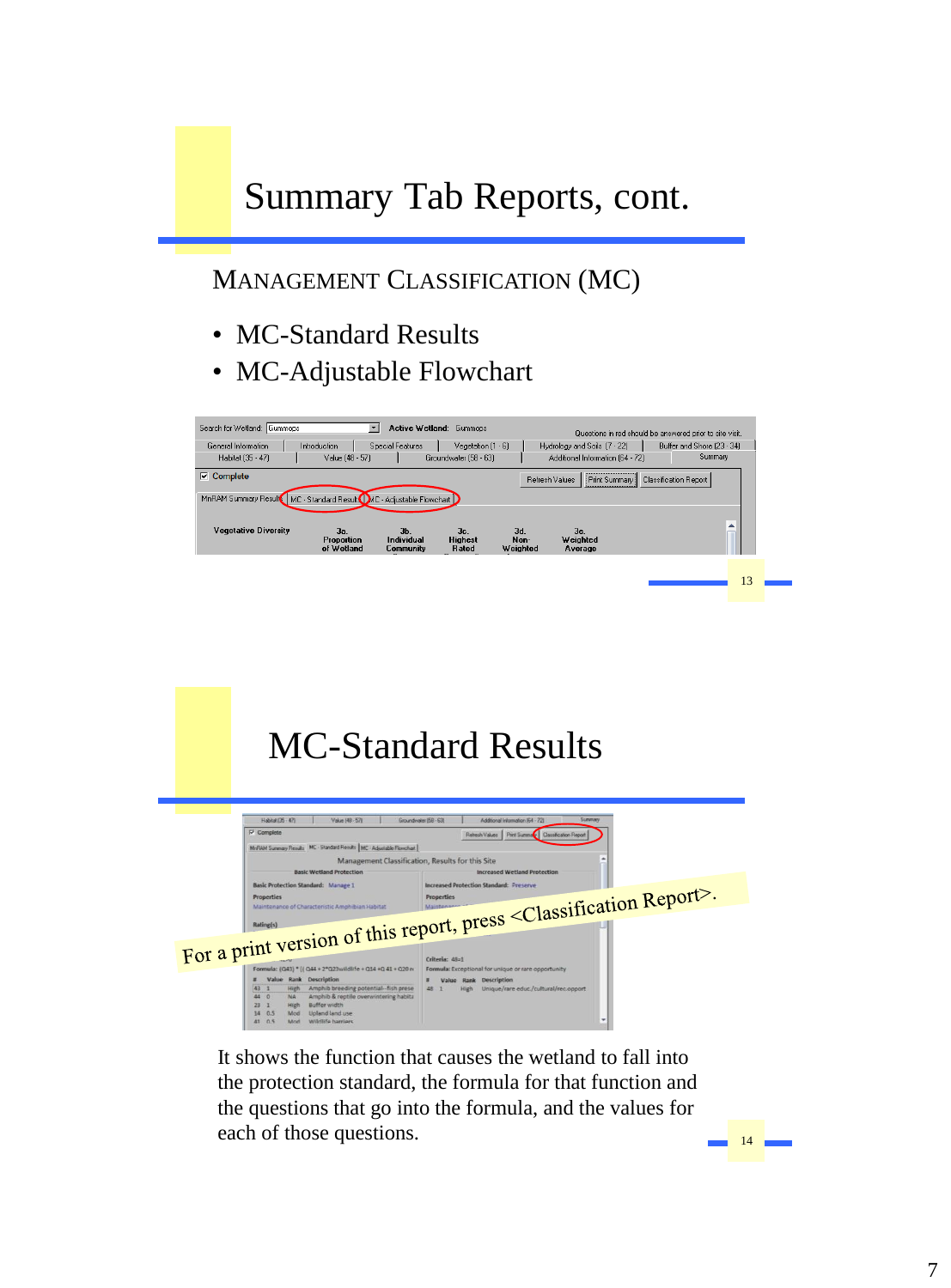#### MC-Adjustable Flowchart

| Habitat (35 - 47)                                                       |                      |                | Value (48 - 57) |           | Groundwater (58 - 63)                                    |                                        |                                    | Additional Information (64 - 72)            |               |                | Summany                  |
|-------------------------------------------------------------------------|----------------------|----------------|-----------------|-----------|----------------------------------------------------------|----------------------------------------|------------------------------------|---------------------------------------------|---------------|----------------|--------------------------|
| $\nabla$ Complete                                                       |                      |                |                 |           |                                                          |                                        |                                    | Refinith Values                             | Print Summary |                | Classification Report    |
| MrRAM Summary Recults   MC - Standard Recults MC - Adjustable Flowchast |                      |                |                 |           |                                                          |                                        |                                    |                                             |               |                |                          |
|                                                                         |                      |                |                 |           | <b>Management Classification Variable Flowchart</b>      |                                        |                                    |                                             |               |                |                          |
|                                                                         |                      |                |                 |           | With these settings, this wetland classifies as Manage 1 |                                        |                                    |                                             |               | Commerical Use |                          |
| Vegetative<br>Diversity/                                                | Habitat<br>Structure | Amphibian Fish |                 | Shoreline | <b>Deutselle 7</b><br>Cultural &                         | Stormwater /<br>Lidwa<br>Sensitivity & | Wetland<br><b>H20</b><br>Quality & | Characteristic<br>Hydrologut Veg Stormwater | Flood /       |                | Downstr<br>Water<br>Qual |
| Mod                                                                     | Mod                  | Mod            | <b>NA</b>       | <b>NA</b> | <b>Except</b> '                                          | Mod                                    | <b>High</b>                        | High                                        | Mod           | <b>NA</b>      | Mod                      |
|                                                                         |                      |                |                 |           |                                                          |                                        |                                    | πο                                          |               |                |                          |
| Preserve<br>Except'i                                                    | Except'i             | High           | Except'l        | High      | Except'l<br>and<br>High                                  | Except'l<br>and<br>Mod                 | High<br>and<br>High                | High<br>and<br>High                         | ٠             | ٠              |                          |
| Manage 1<br>High                                                        | High                 | Mod            | High            | Mod       | High<br>and<br>Mod                                       | High<br>and<br>Mod                     | High<br>and<br>Mod                 | <b>High</b><br>and.<br>Mod                  |               | High           |                          |
| Manage 2<br>Mod                                                         | Mod                  | LOW            | Mod             | Low       | Mod<br>and<br>Low                                        |                                        | ٠                                  | ٠                                           | ٠             | ۰              |                          |
| Manage 3<br>Low                                                         | Low                  | NA             | Low             | <b>NA</b> | Lower<br>and<br>Low                                      |                                        | Low<br>and<br>Low                  | Low<br>and<br>Low                           | High          | ٠              | High                     |

tional ngs  $\sin$ anged

to questions are changed. Turning the knobs affects what happens Adjusting the knobs does not change the functional ratings. Those are shown in the blue bar and change only when responses with functional ratings, not underlying data.

#### MC—Printable Report

|          |              | The critical function that caused this wetland to rank as Manage 1 was<br><b>Maintenance of Characteristic Amphibian Habitat</b><br>Details of the formula for this action are shown below:<br>Maintenance of Characteristic Amphibian Habitat (Q43) * [( Q44 + 2*Q23wildlife + Q14 + Q 41 +<br>Q20 reversed)/6] | The lower portion of<br>the page describes<br>the critical function.<br>shows its formula<br>and the questions |
|----------|--------------|------------------------------------------------------------------------------------------------------------------------------------------------------------------------------------------------------------------------------------------------------------------------------------------------------------------|----------------------------------------------------------------------------------------------------------------|
| Question | Value        | <b>Description</b>                                                                                                                                                                                                                                                                                               | that go into                                                                                                   |
| 14       | 0.5          | Upland land use                                                                                                                                                                                                                                                                                                  |                                                                                                                |
| 20       | 1            | Stormwater runoff                                                                                                                                                                                                                                                                                                | calculating it.                                                                                                |
| 23       |              | Buffer width                                                                                                                                                                                                                                                                                                     |                                                                                                                |
| 41       | 0.5          | <b>Wildlife barriers</b>                                                                                                                                                                                                                                                                                         | The individual                                                                                                 |
| 43       |              | Amphib breeding potential--fish presence                                                                                                                                                                                                                                                                         |                                                                                                                |
| 44       | $\mathbf{0}$ | Amphib & reptile overwintering habitat                                                                                                                                                                                                                                                                           | responses to each of                                                                                           |
|          |              |                                                                                                                                                                                                                                                                                                                  | those questions is                                                                                             |
|          |              | This report was printed on: Tuesday, November 09, 2010                                                                                                                                                                                                                                                           | also shown.                                                                                                    |
|          |              | * The classification value settings for these functions are not adjustable                                                                                                                                                                                                                                       |                                                                                                                |
|          |              |                                                                                                                                                                                                                                                                                                                  |                                                                                                                |